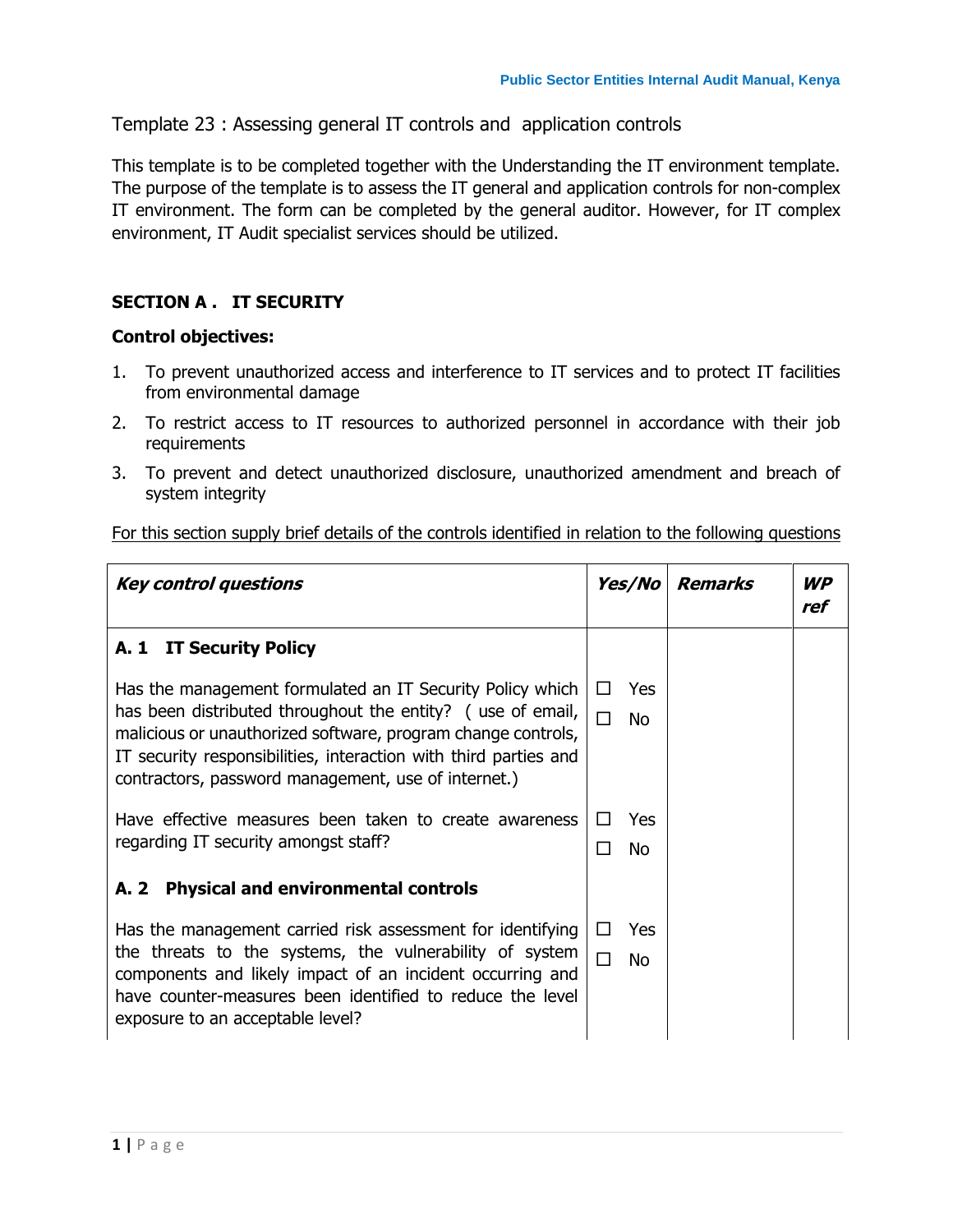| <b>Key control questions</b>                                                                                                                                                                                                                    | <b>Yes/No</b>                        | <b>Remarks</b> | <b>WP</b><br>ref |
|-------------------------------------------------------------------------------------------------------------------------------------------------------------------------------------------------------------------------------------------------|--------------------------------------|----------------|------------------|
| Are Physical access controls for ensuring physical access to IT<br>systems to only those who have been authorized by<br>management, adequate?                                                                                                   | □<br>Yes<br>$\Box$<br><b>No</b>      |                |                  |
| Are environmental controls for minimizing the damage to IT<br>equipment and threat to IT personnel from accidental<br>happenings such as fire, flooding, and power surges, etc.,<br>adequate?                                                   | Yes<br>$\Box$<br>$\Box$<br><b>No</b> |                |                  |
| A. 3 Logical Access Controls                                                                                                                                                                                                                    |                                      |                |                  |
| Are the Logical access controls aimed at protecting computer<br>(data,<br>and<br>terminals)<br>resources<br>programs<br>against<br>unauthorized access attempts, adequate?                                                                      | Yes<br>ப<br>$\Box$<br><b>No</b>      |                |                  |
| Is there an effective system of password administration<br>consisting of security of password tables, password<br>encryption, periodic changing of passwords by users and strict<br>policy for password non-disclosure?                         | $\Box$<br>Yes<br>$\Box$<br><b>No</b> |                |                  |
| Is there a mechanism for account lockout after a number of<br>failed log on attempts                                                                                                                                                            | Yes<br>□<br>$\Box$<br><b>No</b>      |                |                  |
| Is there a method of logging a monitoring failed log on<br>attempts by user account and by location?                                                                                                                                            | □<br>Yes<br>$\Box$<br><b>No</b>      |                |                  |
| Is the password files encrypted and access to password file<br>restricted? Is access to password files logged and monitored?                                                                                                                    | $\Box$<br>Yes<br>No                  |                |                  |
| Have the users been properly trained about the necessity of<br>maintaining security and the use of strong passwords? Have<br>they been warned about bad password maintenance and<br>change practices such as writing down or sharing passwords? | Yes<br>□<br>$\Box$<br>No             |                |                  |
| Is there a<br>mechanism for transmitting the passwords<br>securely?                                                                                                                                                                             | Yes<br>ப<br>No<br>□                  |                |                  |
| Are audit log files of system and resource usage maintained<br>and are these log files secured?                                                                                                                                                 | Yes<br>$\Box$<br>No<br>□             |                |                  |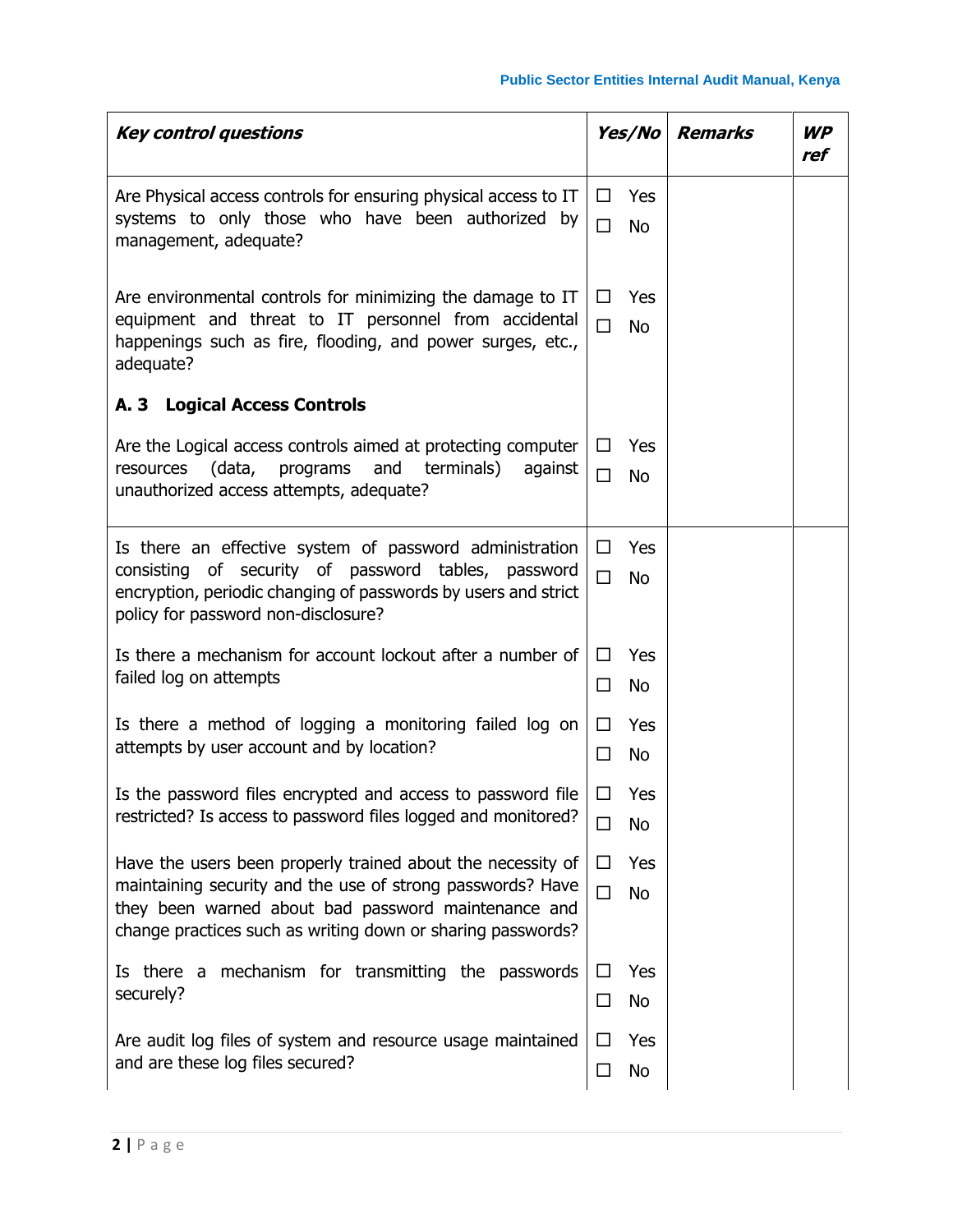| <b>Key control questions</b>                                                                                                                                                                                                                                                                                                                   | Yes/No                              | Remarks | <b>WP</b><br>ref |
|------------------------------------------------------------------------------------------------------------------------------------------------------------------------------------------------------------------------------------------------------------------------------------------------------------------------------------------------|-------------------------------------|---------|------------------|
| Are security events like unsuccessful attempts to gain access<br>to system resources logged and investigated regularly?<br>Has the management established a framework of adequate<br>preventive, detective and corrective control measures to<br>protect the IT systems from malicious software, such as<br>computer viruses or Trojan horses? | Yes<br>$\perp$<br>No.<br>Yes<br>No. |         |                  |

## **SECTION B: IT OPERATIONS CONTROLS**

## **Control Objective:**

- 1. To ensure efficient operation of IT facilities and monitoring of systems
- 2. To safeguard the integrity computer files against unauthorized access, loss, theft etc.

| <b>Key control questions</b>                                                                                                                                                                      | Yes/No                           | <b>Remarks</b> | <b>WP</b><br>ref |
|---------------------------------------------------------------------------------------------------------------------------------------------------------------------------------------------------|----------------------------------|----------------|------------------|
| <b>IT Operations</b><br><b>B</b> 1                                                                                                                                                                |                                  |                |                  |
| Are the data processing tasks performed by the Information<br>Services Department scheduled to assure the efficient use of<br>its facilities and to meet the requirements of its users?           | Yes<br>П<br><b>No</b><br>$\perp$ |                |                  |
| Are there documented procedures for the detailed execution<br>of each job, which include following items:                                                                                         |                                  |                |                  |
| Instructions for handling errors or other exceptional<br>conditions which might arise when jobs are run?<br>Support contacts in the event of unexpected<br>operational or technical difficulties? | <b>No</b><br>П                   |                |                  |
| <b>B2</b><br>System restart and recovery procedures?                                                                                                                                              |                                  |                |                  |
| Have the responsibilities for media library management been<br>assigned to specific members of the Information Services                                                                           | Yes<br>ΙI<br>Νo                  |                |                  |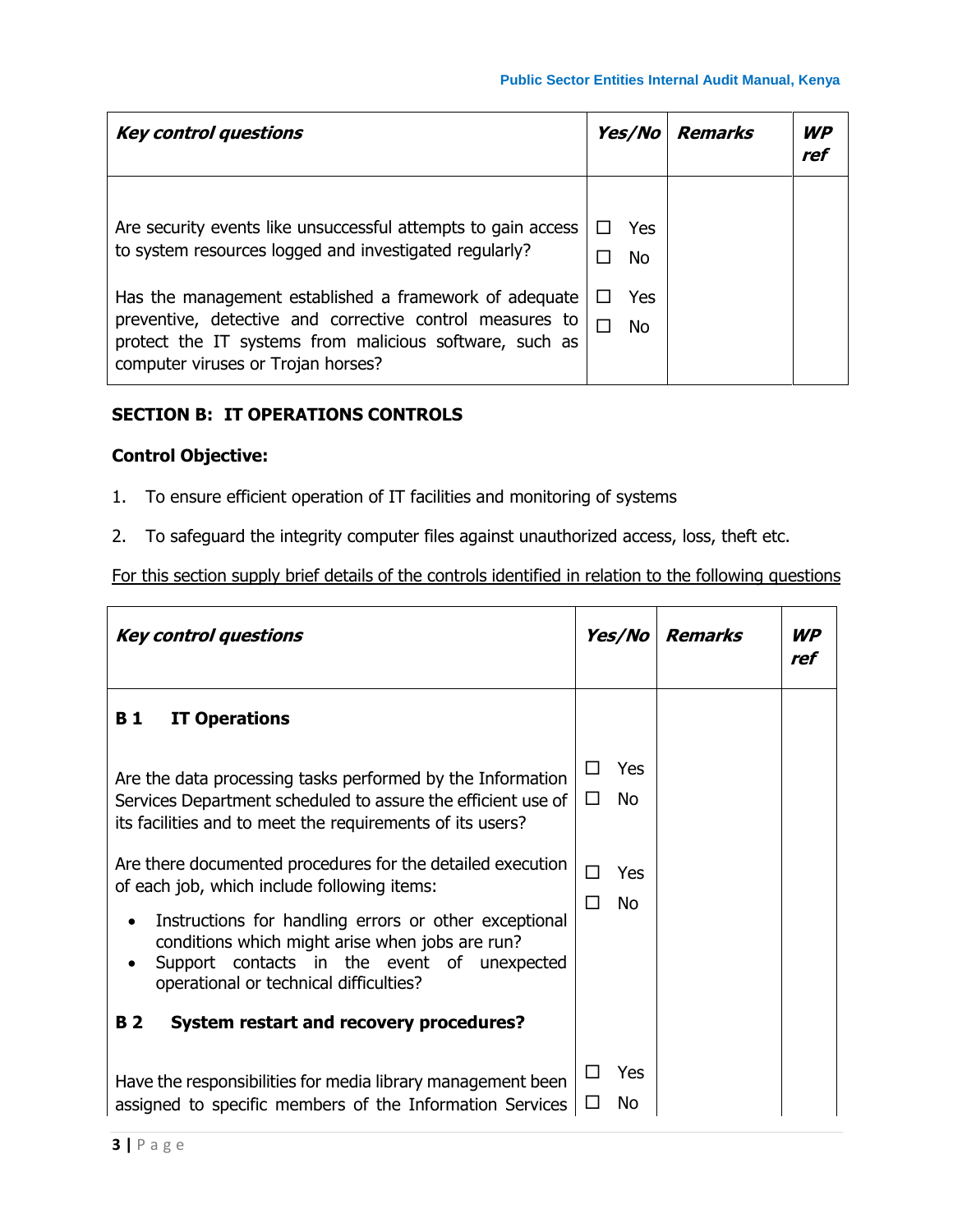| <b>Key control questions</b>                                                                                                                                                                                                                | <b>Yes/No</b>                   | <b>Remarks</b> | WP<br>ref |
|---------------------------------------------------------------------------------------------------------------------------------------------------------------------------------------------------------------------------------------------|---------------------------------|----------------|-----------|
| Department staff, and procedures designed to protect media<br>library contents been established?                                                                                                                                            |                                 |                |           |
| Is a report of computer usage produced and scrutinized by<br>management?                                                                                                                                                                    | Yes<br>$\sqcup$<br>No<br>ΙI     |                |           |
| Is there a process to ensure that the performance of<br>information technology resources is continuously monitored<br>and exceptions are reported in a timely and comprehensive<br>manner?                                                  | Yes<br>$\Box$<br><b>No</b><br>□ |                |           |
| <b>B3</b><br><b>FILE CONTROL</b>                                                                                                                                                                                                            |                                 |                |           |
| Are the password tables and system log files adequately<br>secured?                                                                                                                                                                         | Yes<br>ப<br>□<br>No             |                |           |
| Are there general procedures which properly restrict and<br>control logical access to data files?                                                                                                                                           |                                 |                |           |
| <b>B4</b><br>SYSTEM / NETWORK ADMINISTRATION                                                                                                                                                                                                |                                 |                |           |
| Are the activities of the Information Systems Administration<br>and Network Administration functions properly restricted<br>and monitored by management with regard to the following<br>criteria:                                           | Yes<br>ΙI<br>No<br>ΙI           |                |           |
| Availability, reliability and performance?<br>$\bullet$<br>Levels of support provided to users?<br>Continuity planning and security?<br>Minimum acceptable level of satisfactorily delivered<br>system: functionality<br>Change procedures? |                                 |                |           |

# **SECTION C. ENTITY AND MANAGEMENT CONTROL**

High level Control Objectives: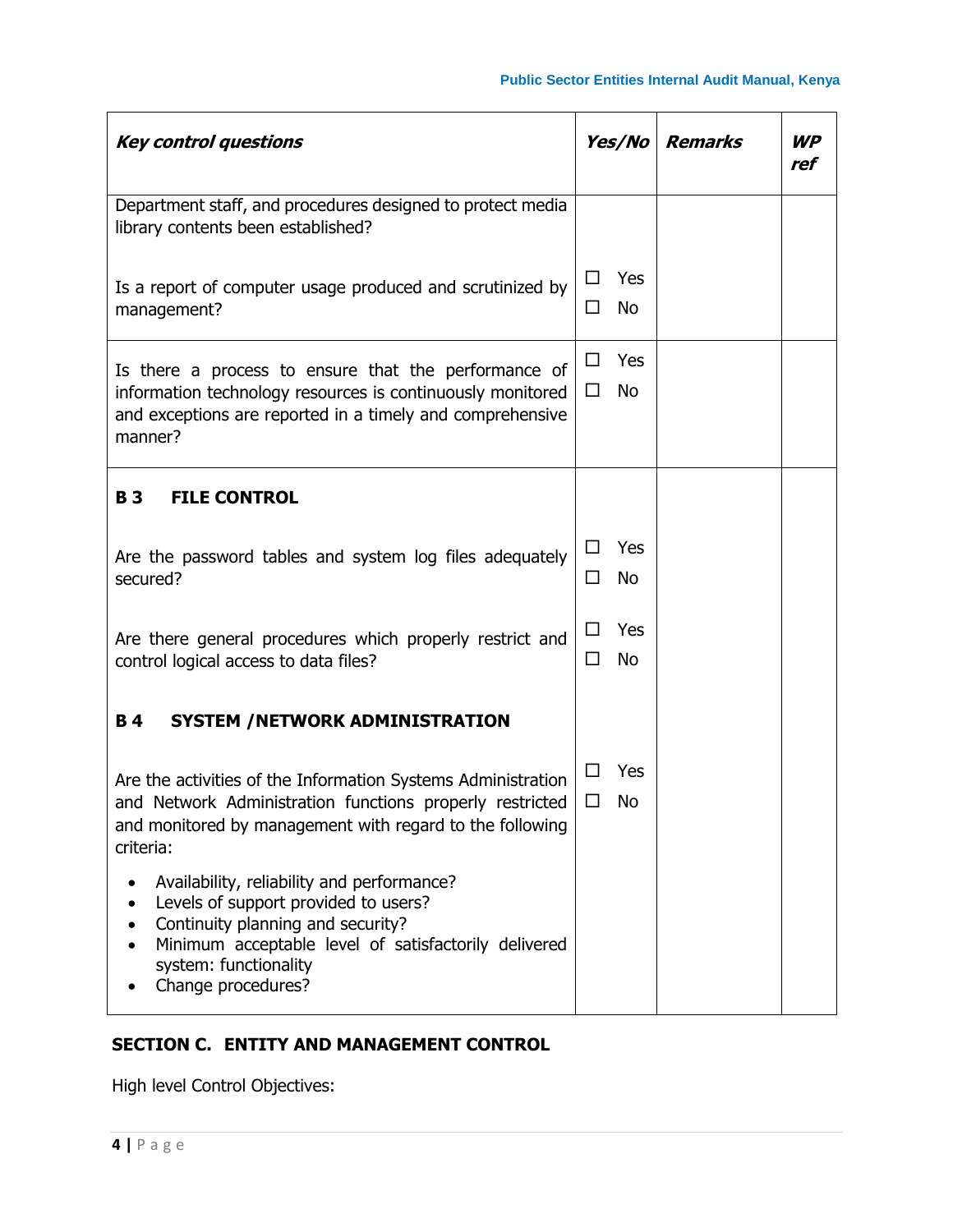- 1. To ensure efficient and effective use of IT resources towards achievement of entity objective\*
- 2. To provide an effective separation of duties within the Information Technology.

For this section supply brief details of the controls identified in relation to the following questions Supply relevant organizational charts where available

| <b>Key control questions</b>                                                                                                                                                                                                     |                                 | <b>Remarks</b> | WP<br>ref |
|----------------------------------------------------------------------------------------------------------------------------------------------------------------------------------------------------------------------------------|---------------------------------|----------------|-----------|
| C.1<br><b>Strategic Planning</b>                                                                                                                                                                                                 |                                 |                |           |
| Is an IT strategic planning process undertaken at regular<br>intervals giving rise to long-term plans which are periodically<br>translated into operational plans setting clear and concrete<br>short-term goals?                | Yes<br>$\Box$<br>□<br><b>No</b> |                |           |
| Has the management established an IT steering committee<br>comprising representatives from senior management, the<br>Information Service Department and user department to<br>oversee Information Service Department Activities? | Yes<br>$\Box$<br><b>No</b><br>□ |                |           |
| Has the information services function created a Technological<br>Infrastructure Plan which in regularly updated in accordance<br>with the Information Technology long and short-range plans?                                     | Yes<br>□<br>$\Box$<br><b>No</b> |                |           |
| If major new IT system are being acquired, has the IS<br>Management ensured that hardware and software acquisition<br>plans are established and reflect the needs identified in the<br>technological infrastructure plan?        | Yes<br>□<br>□<br><b>No</b>      |                |           |
| <b>Segregation of duties</b><br>C. 2                                                                                                                                                                                             |                                 |                |           |
| Is the IT Department physically and separate from the User<br>sections?                                                                                                                                                          | Yes<br>$\Box$<br>No<br>□        |                |           |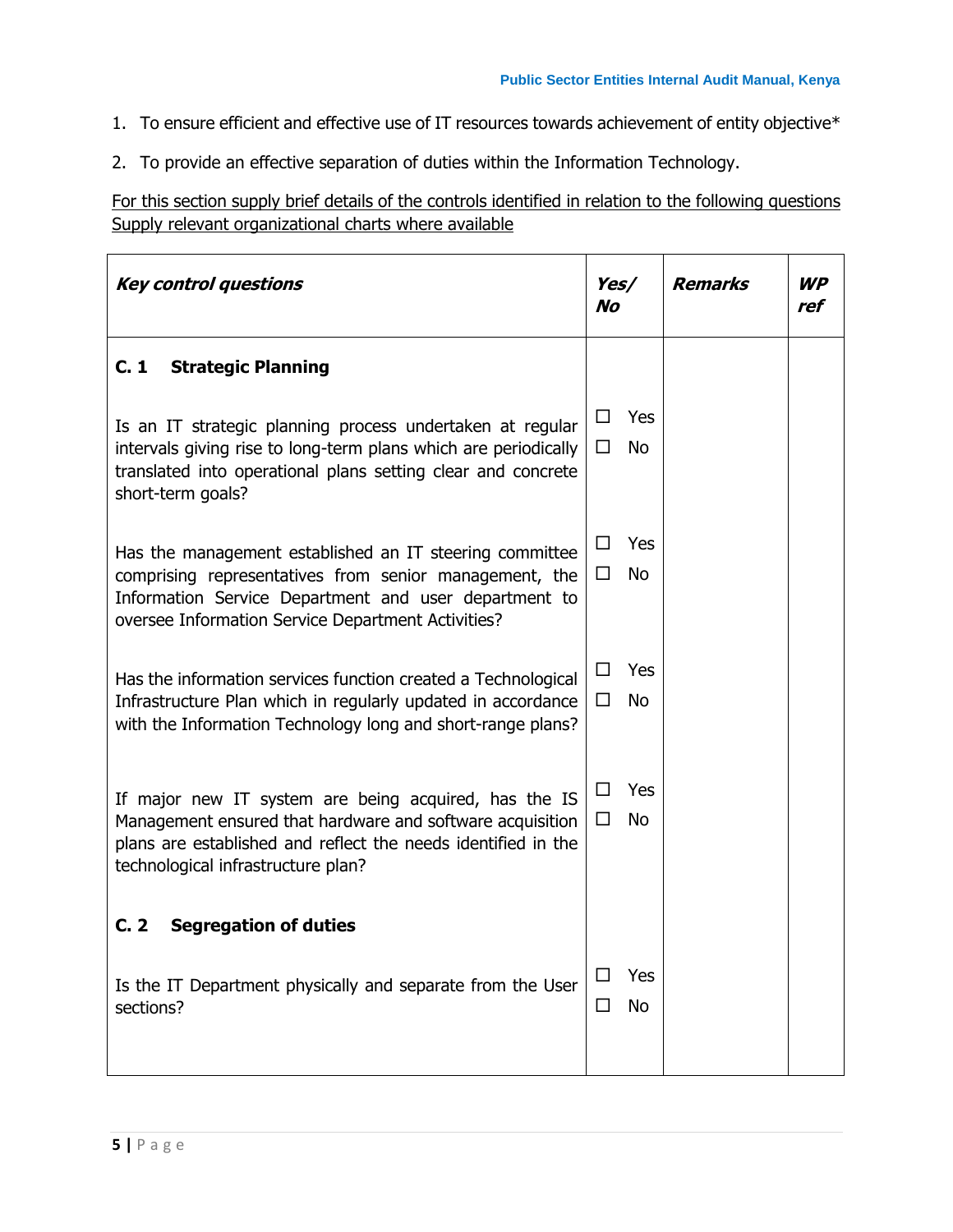| <b>Key control questions</b>                                                                                                                                                                                                                                          | Yes/<br>No                      | <b>Remarks</b> | <b>WP</b><br>ref |
|-----------------------------------------------------------------------------------------------------------------------------------------------------------------------------------------------------------------------------------------------------------------------|---------------------------------|----------------|------------------|
| Have policies and Procedures describing the manner and<br>responsibilities for performance governing relations between<br>the Information Services Department and user departments<br>established and communicated<br>all<br>affected<br>been<br>to to<br>departments | Yes<br>ப<br><b>No</b><br>$\Box$ |                |                  |
| Is there adequate segregation of duties within the Information<br>Systems Division between the following functions:                                                                                                                                                   | Yes<br>$\Box$<br><b>No</b><br>П |                |                  |
| Systems design and programming<br>Systems administration and support<br>IT operations<br>Network management<br>Data input and data control<br>Media Library management<br>System security<br>Database administration<br>Change management                             |                                 |                |                  |

## **SECTION D. SYSTEMS CHANGE CONTROL**

## **Control Objective:**

1. To ensure that all changes to IT systems are properly authorized, tested and that an audit trail of the changes made is maintained

| <b>Key control questions</b>                                                                                                                                                                                                    | <i>Yes/No</i> | <b>Remarks</b> | <b>WP</b><br>ref |
|---------------------------------------------------------------------------------------------------------------------------------------------------------------------------------------------------------------------------------|---------------|----------------|------------------|
| <b>Change controls</b><br>D. 1<br>For proposed changes to applications, do the procedures<br>provide for the analysis, implementation and follow-up of<br>all changes requested and do take into consideration the<br>following | Yes<br>No.    |                |                  |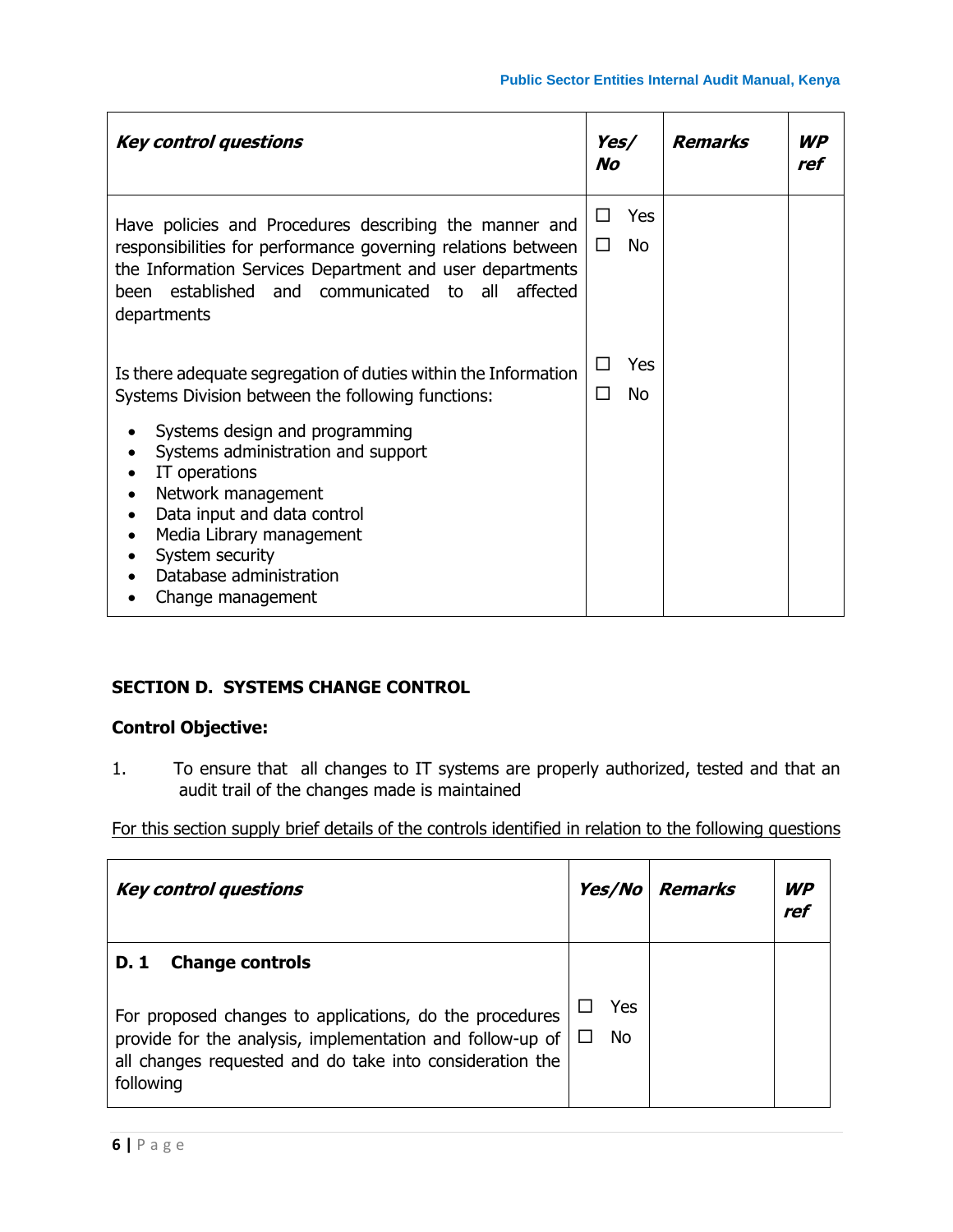| <b>Key control questions</b>                                                                                                                                                                                                                                                    | <b>Yes/No</b>                    | <b>Remarks</b> | <b>WP</b><br>ref |
|---------------------------------------------------------------------------------------------------------------------------------------------------------------------------------------------------------------------------------------------------------------------------------|----------------------------------|----------------|------------------|
| Identification of changes? categorization, prioritization<br>and emergency procedures<br>Impact assessment? Change authorization? Thorough<br>testing before acceptance?<br>Management of release from development<br>to<br>production?<br>Adequate audit trail of the changes? |                                  |                |                  |
| Are there procedures to ensure distribution of the correct<br>software element to the right place, with integrity, and in a<br>timely manner with adequate audit trails?                                                                                                        | Yes<br>$\perp$<br><b>No</b><br>П |                |                  |
| Are the above procedures or similar controls, applied to<br>amendments to operating system software?                                                                                                                                                                            | Yes<br>П<br><b>No</b><br>П       |                |                  |
| Is the use of any Special Amendment facilities:<br>Properly recorded?<br>Restricted<br>by<br>management authorization<br>and<br>subsequent review?                                                                                                                              | Yes<br>No.                       |                |                  |

#### **SECTION E. BUSINESS CONTINUITY AND DISASTER RECOVERY CONTROLS**

#### **Control Objective:**

- 1. To make IT services available as required and to ensure minimum business impact in the event of a major disruption
- 2. To ensure data can be reconstituted following file loss or corruption

|     | <b>Key control questions</b> |                                                  | Yes/<br><b>No</b> | Remarks | <b>WP</b><br>ref |  |
|-----|------------------------------|--------------------------------------------------|-------------------|---------|------------------|--|
| E.1 | <b>Planning</b>              | <b>Business</b> Continuity and Disaster Recovery |                   |         |                  |  |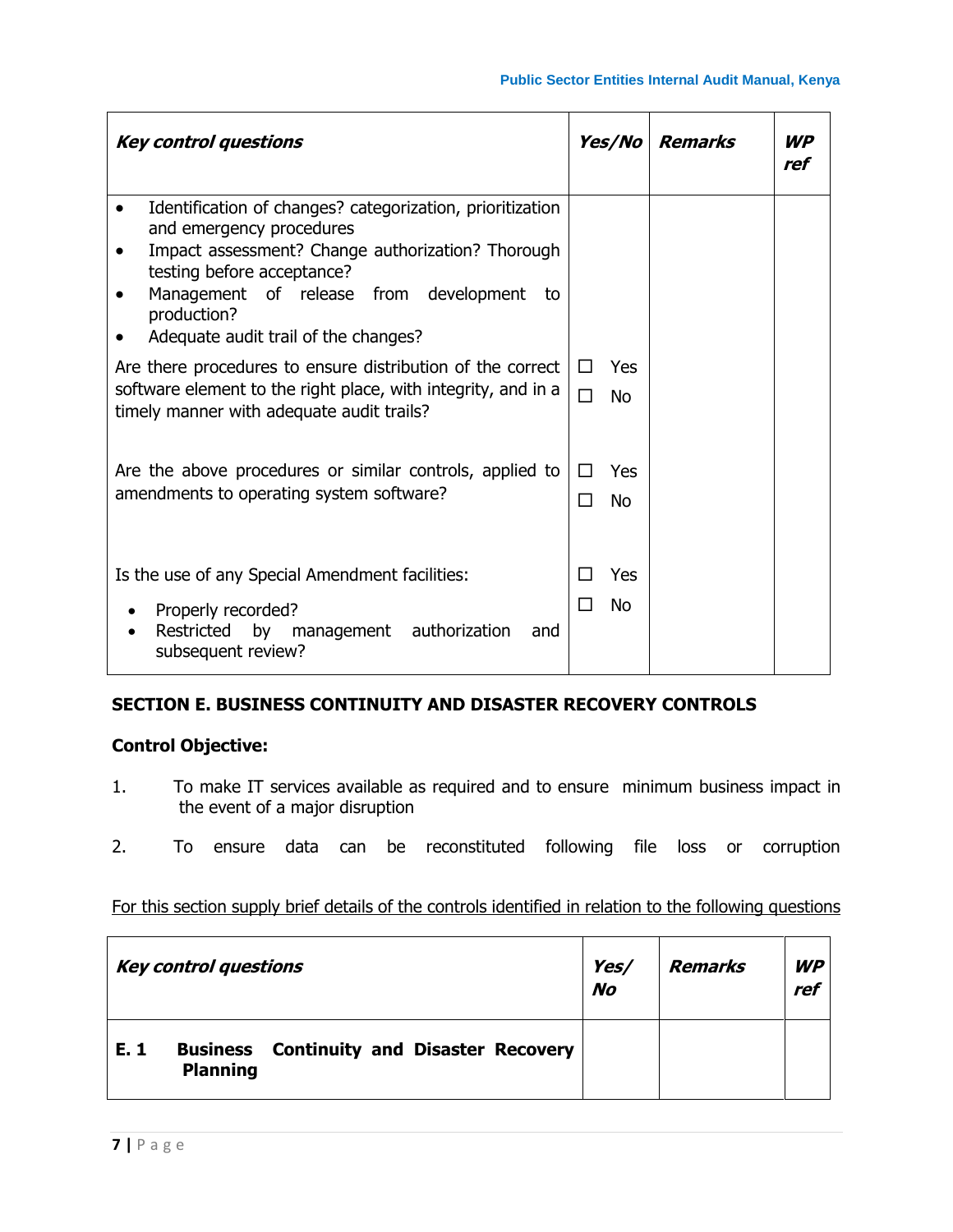| <b>Key control questions</b>                                                                                                                                                                                                                          | Yes/<br>No  |                  | <b>Remarks</b> | <b>WP</b><br>ref |
|-------------------------------------------------------------------------------------------------------------------------------------------------------------------------------------------------------------------------------------------------------|-------------|------------------|----------------|------------------|
| Is there a written Information Technology Continuity Plan or<br>written procedure which provide for the following:                                                                                                                                    | $\Box$<br>□ | Yes<br><b>No</b> |                |                  |
| Emergency procedures to ensure the safety of all<br>affected staff members<br>Response procedures to continue critical IT applications?<br>Recovery procedures meant to bring the business to the<br>state it was in before the incident or disaster? |             |                  |                |                  |
| Is the system continuity and disaster recovery<br>plan<br>adequately documented and tested at least annually?                                                                                                                                         | □<br>□      | Yes<br><b>No</b> |                |                  |
| E. 2<br>Data Back Up                                                                                                                                                                                                                                  |             |                  |                |                  |
| Is adequate data file back-up procedures followed to ensure<br>data can be reconstituted in the event of file loss or damage?                                                                                                                         | □<br>□      | Yes<br><b>No</b> |                |                  |
| Are copies of programmes and back up data files held in a<br>remote facility?                                                                                                                                                                         | $\Box$<br>□ | Yes<br><b>No</b> |                |                  |
| E. 3<br><b>Standby Facilities</b>                                                                                                                                                                                                                     |             |                  |                |                  |
| formalized<br>there<br>properly<br>and<br>documented<br>Are<br>arrangements to enable critical processing to continue in the<br>event of prolonged system failure?                                                                                    | □<br>$\Box$ | Yes<br>No        |                |                  |
| Do these arrangements cover data preparation where<br>appropriate?<br>these<br>Do<br>arrangements<br>provide for<br>adequate<br>operational control at the back-up site?<br>Are the standby arrangements tested at least annually?                    |             |                  |                |                  |

## **SECTION F : REVIEW OF APPLICATION CONTROLS**

The audit objectives of an application systems controls review are to:

1. Ensure that all input data are authorized and complete, and data are consistently recorded, accumulated, processed, and reported in a controlled environment to produce timely and accurate information by the concerned applications.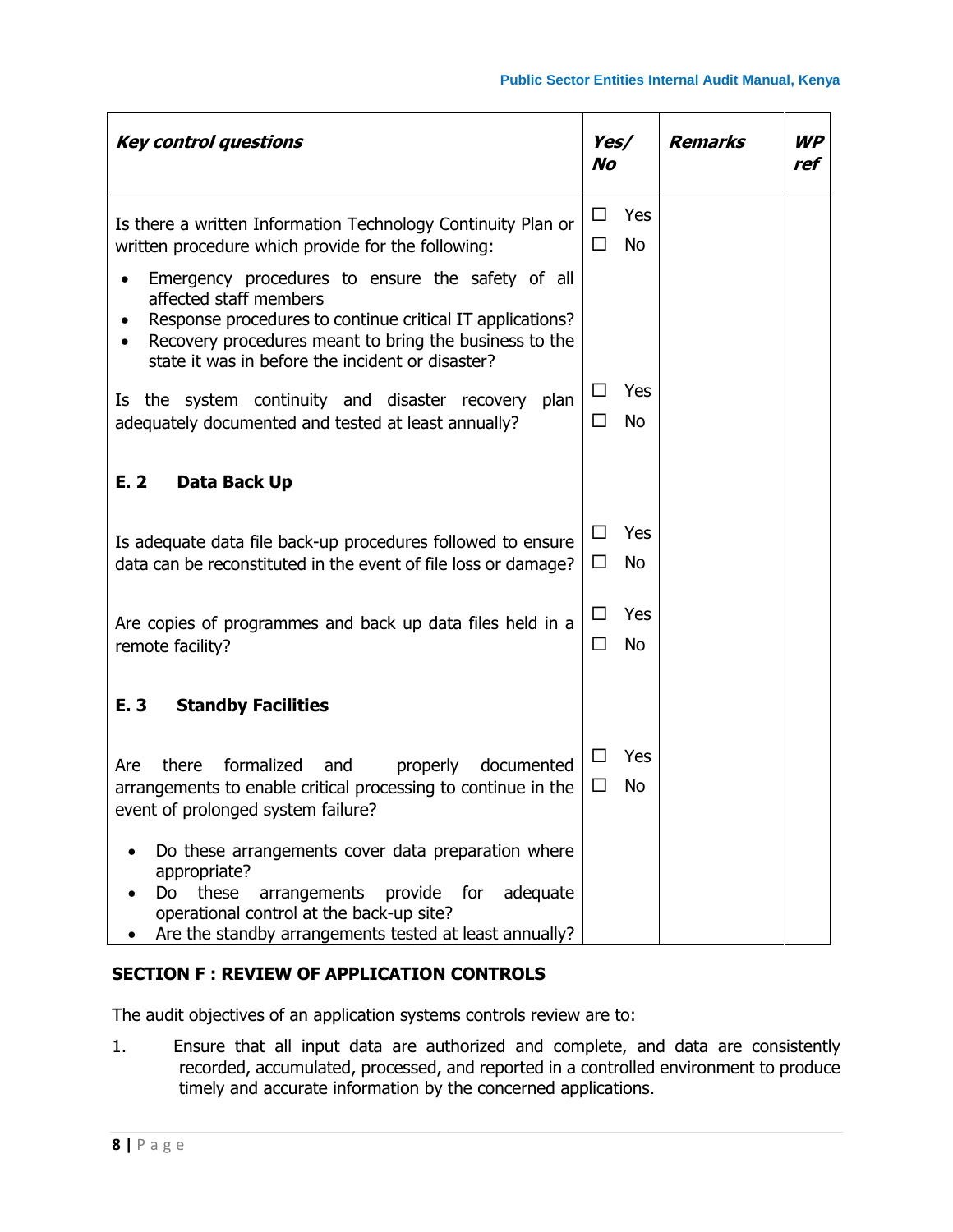2. Ensure that the output produced is complete, accurate, and useful for its intended purposes. The goal is to minimize potential risks, exposures, and losses due to processing errors, omissions, and irregularities

Identify the major financial applications. For each application supply brief details of the controls identified in relation to the following questions

| <b>Key control questions</b>                                                                                                                                                          | Yes/<br><b>No</b>    |  | <b>Remarks</b> | <b>WP</b><br>ref |
|---------------------------------------------------------------------------------------------------------------------------------------------------------------------------------------|----------------------|--|----------------|------------------|
| Data capture and preparation                                                                                                                                                          |                      |  |                |                  |
| Control objective: Adequate controls and procedures over data origination and preparation activities<br>exist to ensure completeness , accuracy and validity of captured transactions |                      |  |                |                  |
| Is there a procedure for capturing input data on pre-designed                                                                                                                         | <b>Yes</b><br>$\Box$ |  |                |                  |
| forms?                                                                                                                                                                                | П<br>No.             |  |                |                  |
| Are the input documents are being authorized by officers at                                                                                                                           | Yes<br>$\Box$        |  |                |                  |
| appropriate levels?                                                                                                                                                                   | □<br><b>No</b>       |  |                |                  |
|                                                                                                                                                                                       |                      |  |                |                  |
| Data Input                                                                                                                                                                            |                      |  |                |                  |
| Control objective : Adequate controls and procedures over data input activities exist to ensure<br>completeness, accuracy and validity of inputs                                      |                      |  |                |                  |
| <b>Batch controls</b>                                                                                                                                                                 |                      |  |                |                  |
| Have the batch controls over input documents been established?                                                                                                                        | Yes<br>П             |  |                |                  |
| If yes, are procedures relating to establishing batch control totals<br>and hash totals and preparation of batch headers being followed?                                              | п<br><b>No</b>       |  |                |                  |
|                                                                                                                                                                                       |                      |  |                |                  |
| Are there programmed procedures to automatically calculate the                                                                                                                        | П<br><b>Yes</b>      |  |                |                  |
| batch totals from the batch input documents and compare it with<br>the manually established batch totals?                                                                             | □<br><b>No</b>       |  |                |                  |
|                                                                                                                                                                                       |                      |  |                |                  |
| Is there is a procedure for correcting and resubmitting rejected                                                                                                                      | П<br>Yes             |  |                |                  |
| batches? If yes is this procedure is being followed?                                                                                                                                  | $\Box$<br><b>No</b>  |  |                |                  |
|                                                                                                                                                                                       |                      |  |                |                  |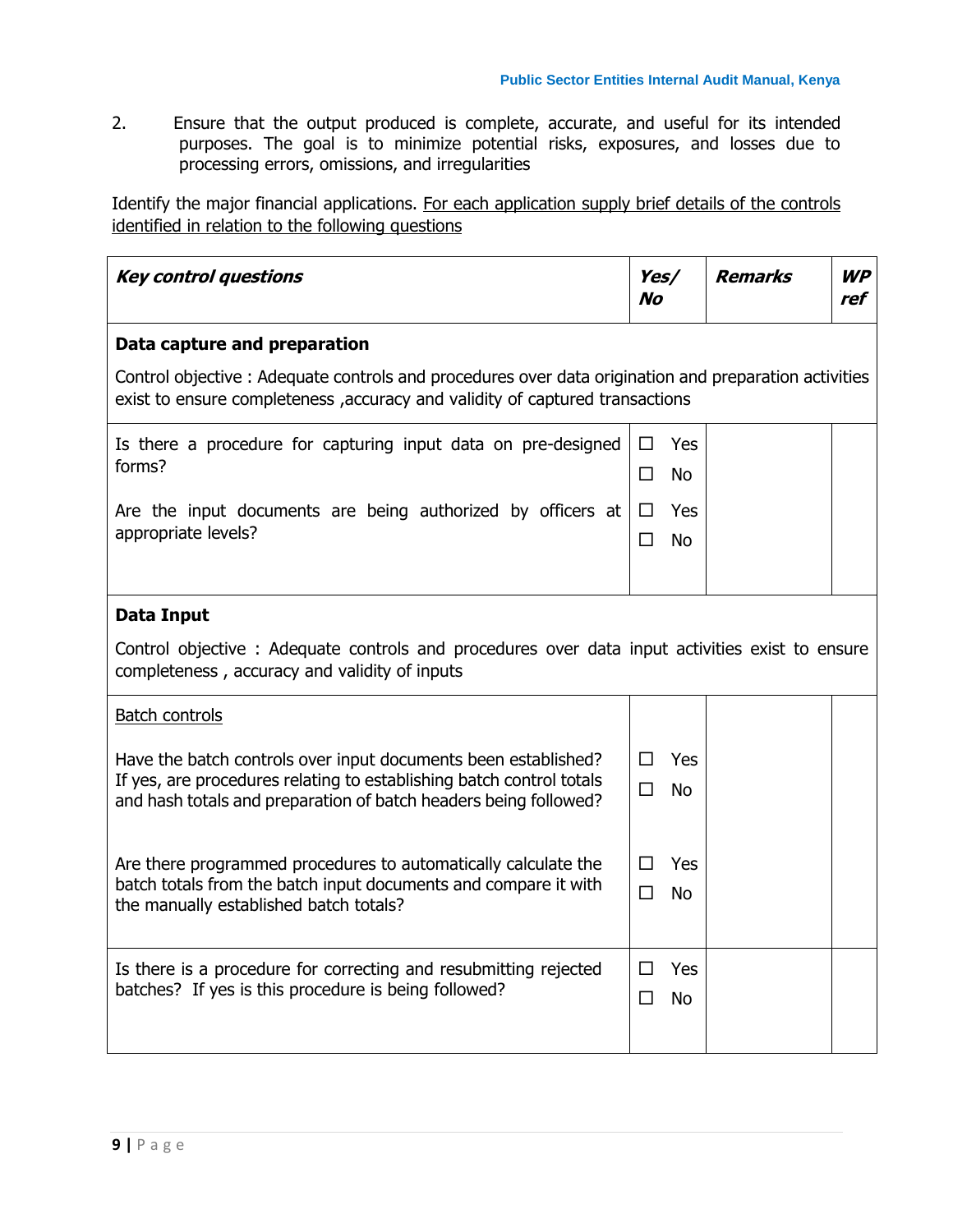| <b>Key control questions</b>                                                                                                                                                                                                                                                         | Yes/<br><b>No</b>               | <b>Remarks</b> | <b>WP</b><br>ref |
|--------------------------------------------------------------------------------------------------------------------------------------------------------------------------------------------------------------------------------------------------------------------------------------|---------------------------------|----------------|------------------|
| Are there validation programs such as range checks, formats<br>checks, limit checks, check digits for detecting and correcting<br>errors in batch data input?                                                                                                                        | Yes<br>□<br>□<br><b>No</b>      |                |                  |
| Online systems                                                                                                                                                                                                                                                                       |                                 |                |                  |
| For on-line terminals, are input data validated and errors<br>corrected as data are entered into the computer system?                                                                                                                                                                | Yes<br>□<br>□<br><b>No</b>      |                |                  |
| For on-line systems, are the methods to prevent data entry errors<br>such as self-help features, pre-selected formats or menu<br>selection, and operator prompting, effective?                                                                                                       | Yes<br>□<br>□<br><b>No</b>      |                |                  |
| For transactions entered through on-line terminals, are all input<br>transactions automatically logged with date and time of<br>transmission, Are information relating to user department,<br>terminal, and user identification captured as part of the input<br>transaction record? | Yes<br>П<br>$\Box$<br><b>No</b> |                |                  |
| Are transaction logs for on-line input terminals being reviewed by<br>users to detect any unauthorized access and entry of data?                                                                                                                                                     | Yes<br>П<br><b>No</b><br>□      |                |                  |
| Do the computer programs include automated internal program<br>processing controls in the form of data input edit and validation<br>routines (such as check digits, reasonableness tests, batch totals,<br>and record counts). IF yes are these control effective?                   | П<br>Yes<br>□<br><b>No</b>      |                |                  |
| Are input error correction and resubmission procedures adequate<br>and effective?                                                                                                                                                                                                    | Yes<br>ΙI<br><b>No</b><br>□     |                |                  |
| When a correction is reentered into the system, is it subject to<br>the same program edit and validation controls as the original<br>transaction?                                                                                                                                    | Yes<br>□<br>□<br><b>No</b>      |                |                  |
| Controls over master files and tables                                                                                                                                                                                                                                                |                                 |                |                  |
| Are there strong controls over data entry into master files such<br>as one for one check, validation programmes, edits and error<br>correction and resubmission? Are these adequate?                                                                                                 | Yes<br>П<br>□<br>No             |                |                  |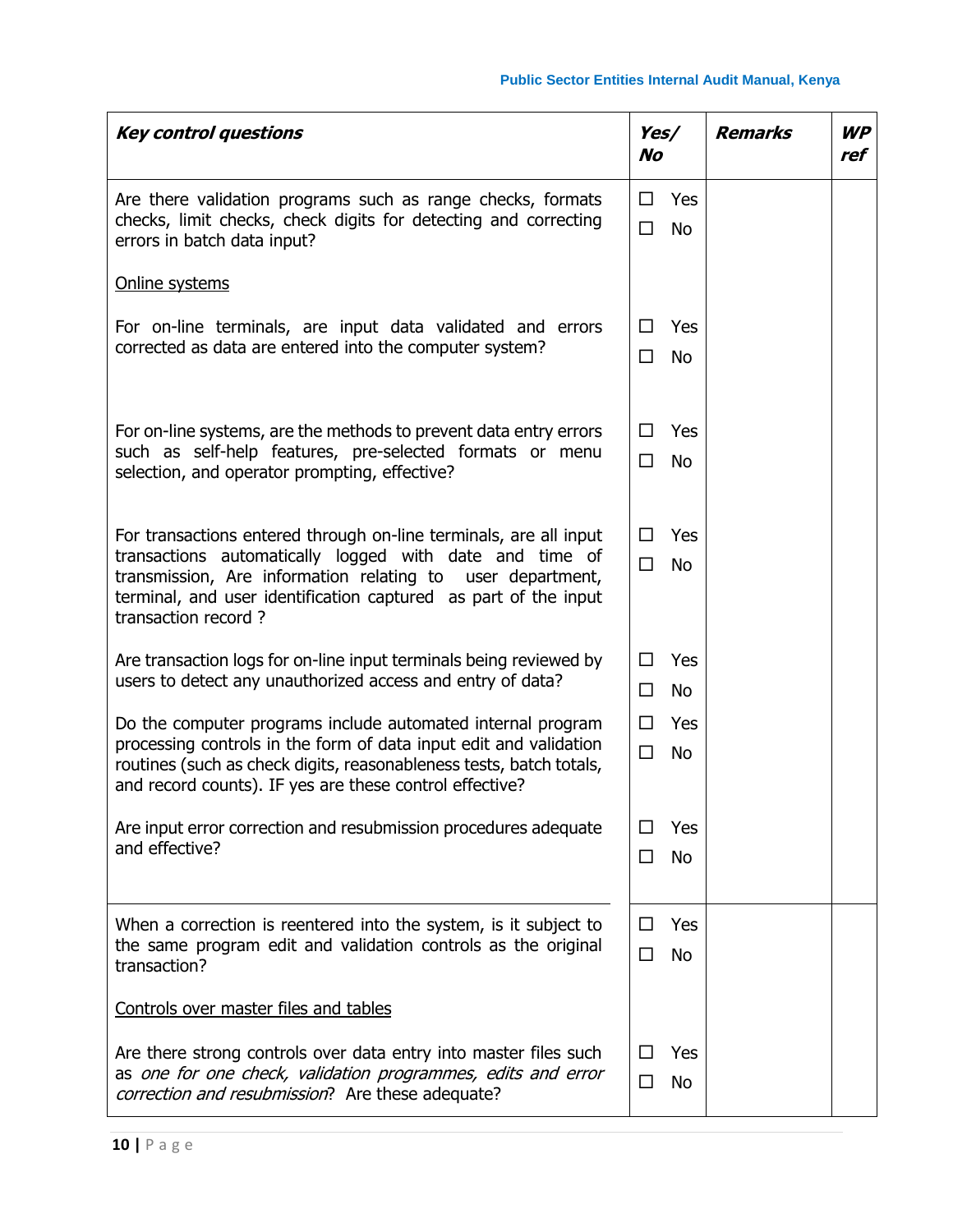| <b>Key control questions</b>                                                                                                                                                                           | Yes/<br><b>No</b>                    | <b>Remarks</b> | <b>WP</b><br>ref |
|--------------------------------------------------------------------------------------------------------------------------------------------------------------------------------------------------------|--------------------------------------|----------------|------------------|
|                                                                                                                                                                                                        |                                      |                |                  |
| Are master files and internal tables reviewed periodically to<br>ensure the accuracy of their values?                                                                                                  | Yes<br>П<br>П.<br>No.                |                |                  |
| Have access to master files data and internal tables restricted to<br>authorized personnel only?                                                                                                       | □<br>Yes<br><b>No</b><br>П           |                |                  |
| Have adequate audit trails been incorporated in the application<br>system?                                                                                                                             | $\Box$<br>Yes<br>$\Box$<br><b>No</b> |                |                  |
| Data Output                                                                                                                                                                                            |                                      |                |                  |
| Do the users reconcile input control totals to output control and<br>report totals?                                                                                                                    | □<br>Yes                             |                |                  |
|                                                                                                                                                                                                        | <b>No</b><br>П                       |                |                  |
| Do data control personnel scan output reports to detect obvious<br>errors such as missing data fields, unreasonable values, and<br>incorrect report format before distributing to users?               | П<br>Yes<br>$\Box$<br><b>No</b>      |                |                  |
| Is the system of identification of e.g. report name and number,                                                                                                                                        | Yes<br>$\Box$                        |                |                  |
| date produced, accounting month-end or other effective date,<br>Entity name and department name and number, page number,<br>program number (if necessary), subtotals, and report totals,<br>adequate ? |                                      |                |                  |
| Is a report distribution lists being used to prevent reports being<br>received by unauthorized users?                                                                                                  | Yes<br>$\Box$<br>□<br>No.            |                |                  |
| Are outdated and unneeded output reports destroyed by<br>shredding instead of placing them in a waste container?                                                                                       | П<br>Yes<br>□<br><b>No</b>           |                |                  |

CONCLUSION: Are the following objectives achieved and if not what is the severity of identified risks.

|                         | High | Medium | Low |
|-------------------------|------|--------|-----|
| Section A . IT Security |      |        |     |